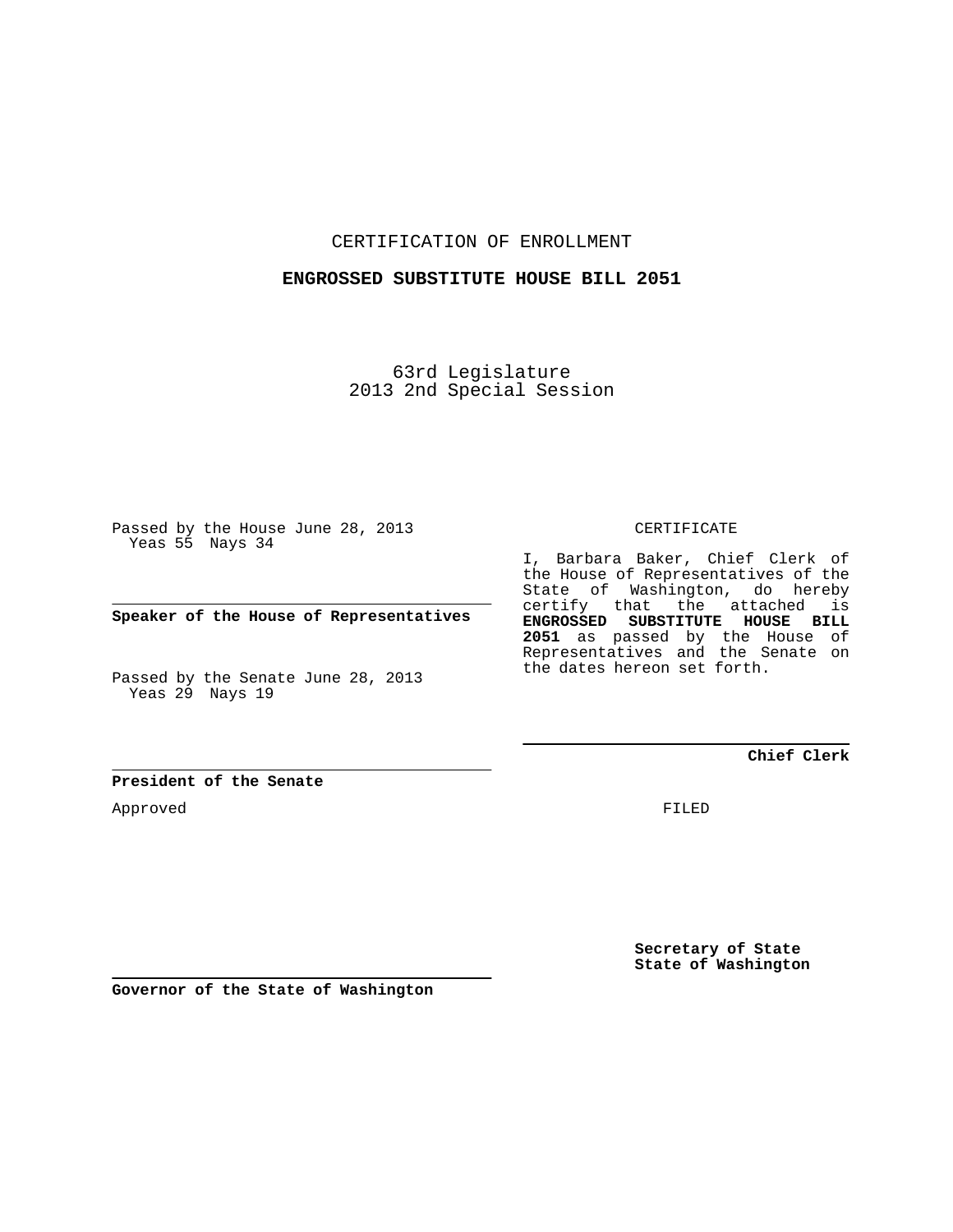## **ENGROSSED SUBSTITUTE HOUSE BILL 2051** \_\_\_\_\_\_\_\_\_\_\_\_\_\_\_\_\_\_\_\_\_\_\_\_\_\_\_\_\_\_\_\_\_\_\_\_\_\_\_\_\_\_\_\_\_

\_\_\_\_\_\_\_\_\_\_\_\_\_\_\_\_\_\_\_\_\_\_\_\_\_\_\_\_\_\_\_\_\_\_\_\_\_\_\_\_\_\_\_\_\_

Passed Legislature - 2013 2nd Special Session

## **State of Washington 63rd Legislature 2013 2nd Special Session**

**By** House Appropriations (originally sponsored by Representatives Lytton, Hunter, Sullivan, Maxwell, and Pollet)

READ FIRST TIME 04/24/13.

1 AN ACT Relating to implementation of basic education expenditures; 2 amending RCW 28A.150.220, 28A.180.030, 28A.180.040, 82.16.020, and 3 82.18.040; reenacting and amending RCW 43.135.045 and 82.45.060; 4 creating a new section; providing effective dates; and declaring an 5 emergency.

6 BE IT ENACTED BY THE LEGISLATURE OF THE STATE OF WASHINGTON:

 7 NEW SECTION. **Sec. 1.** The legislature intends to fund a plan to 8 carry out the reforms enacted in chapter 548, Laws of 2009, and chapter 9 236, Laws of 2010, and to make the statutory changes necessary to 10 support this plan.

11 **Sec. 2.** RCW 28A.150.220 and 2013 c 323 s 2 are each amended to 12 read as follows:

13 (1) In order for students to have the opportunity to develop the 14 basic education knowledge and skills under RCW 28A.150.210, school 15 districts must provide instruction of sufficient quantity and quality 16 and give students the opportunity to complete graduation requirements 17 that are intended to prepare them for postsecondary education, gainful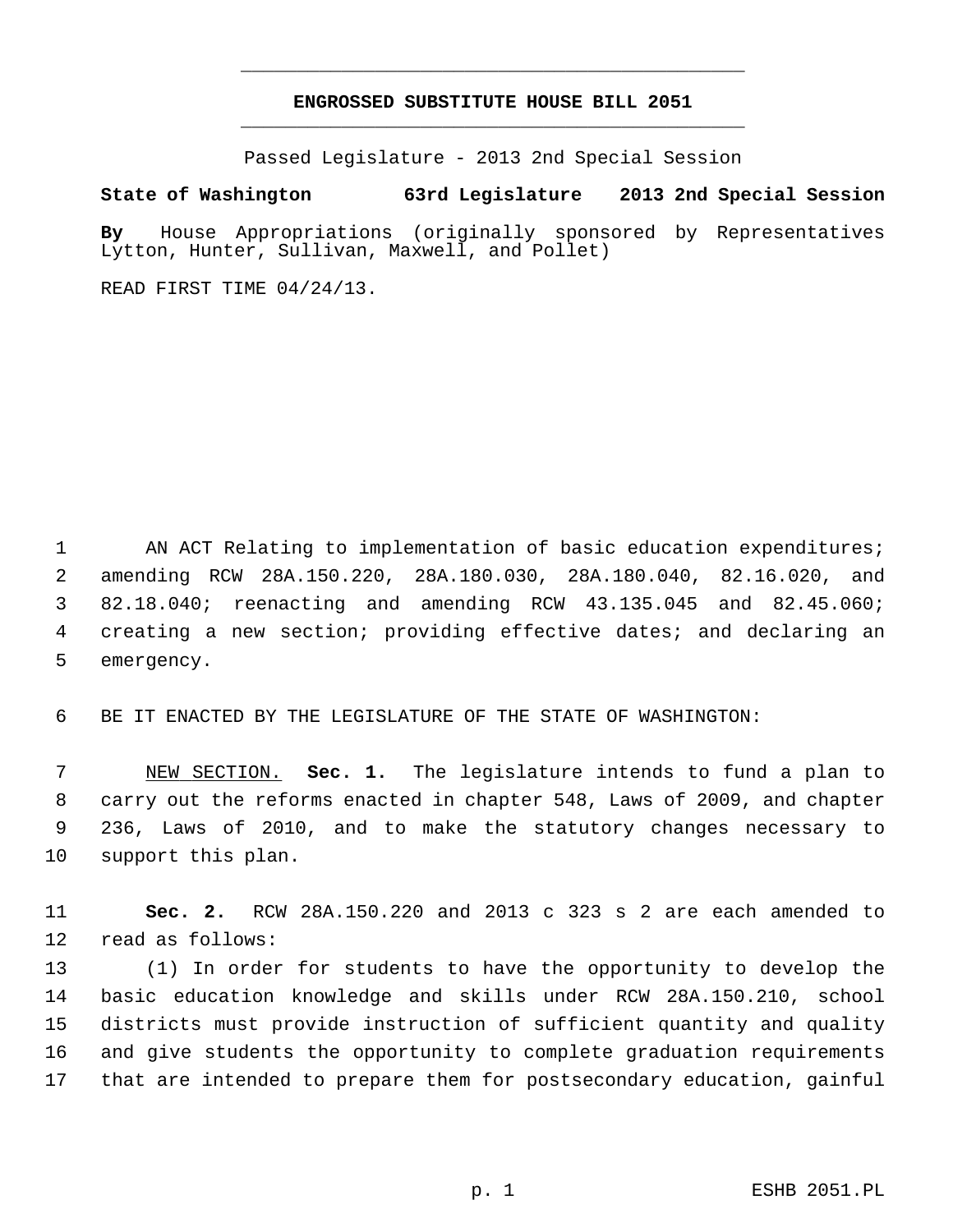1 employment, and citizenship. The program established under this 2 section shall be the minimum instructional program of basic education 3 offered by school districts.

 4 (2) Each school district shall make available to students the 5 following minimum instructional offering each school year:

 6 (a) For students enrolled in grades one through twelve, at least a 7 district-wide annual average of one thousand hours, which shall be 8 increased to at least one thousand eighty instructional hours for 9 students enrolled in each of grades seven through twelve and at least 10 one thousand instructional hours for students in each of grades one 11 through six according to an implementation schedule adopted by the 12 legislature, but not before the 2014-15 school year; and

13 (b) For students enrolled in kindergarten, at least four hundred 14 fifty instructional hours, which shall be increased to at least one 15 thousand instructional hours according to the implementation schedule 16 under RCW 28A.150.315.

17 (3) The instructional program of basic education provided by each 18 school district shall include:

19 (a) Instruction in the essential academic learning requirements 20 under RCW 28A.655.070;

21 (b) Instruction that provides students the opportunity to complete 22 twenty-four credits for high school graduation, subject to a phased-in 23 implementation of the twenty-four credits as established by the 24 legislature. Course distribution requirements may be established by 25 the state board of education under RCW 28A.230.090;

26 (c) If the essential academic learning requirements include a 27 requirement of languages other than English, the requirement may be met 28 by students receiving instruction in one or more American Indian 29 languages;

30 (d) Supplemental instruction and services for underachieving 31 students through the learning assistance program under RCW 28A.165.005 32 through 28A.165.065;

33 (e) Supplemental instruction and services for eligible and enrolled 34 students and exited students whose primary language is other than 35 English through the transitional bilingual instruction program under 36 RCW 28A.180.010 through 28A.180.080;

37 (f) The opportunity for an appropriate education at public expense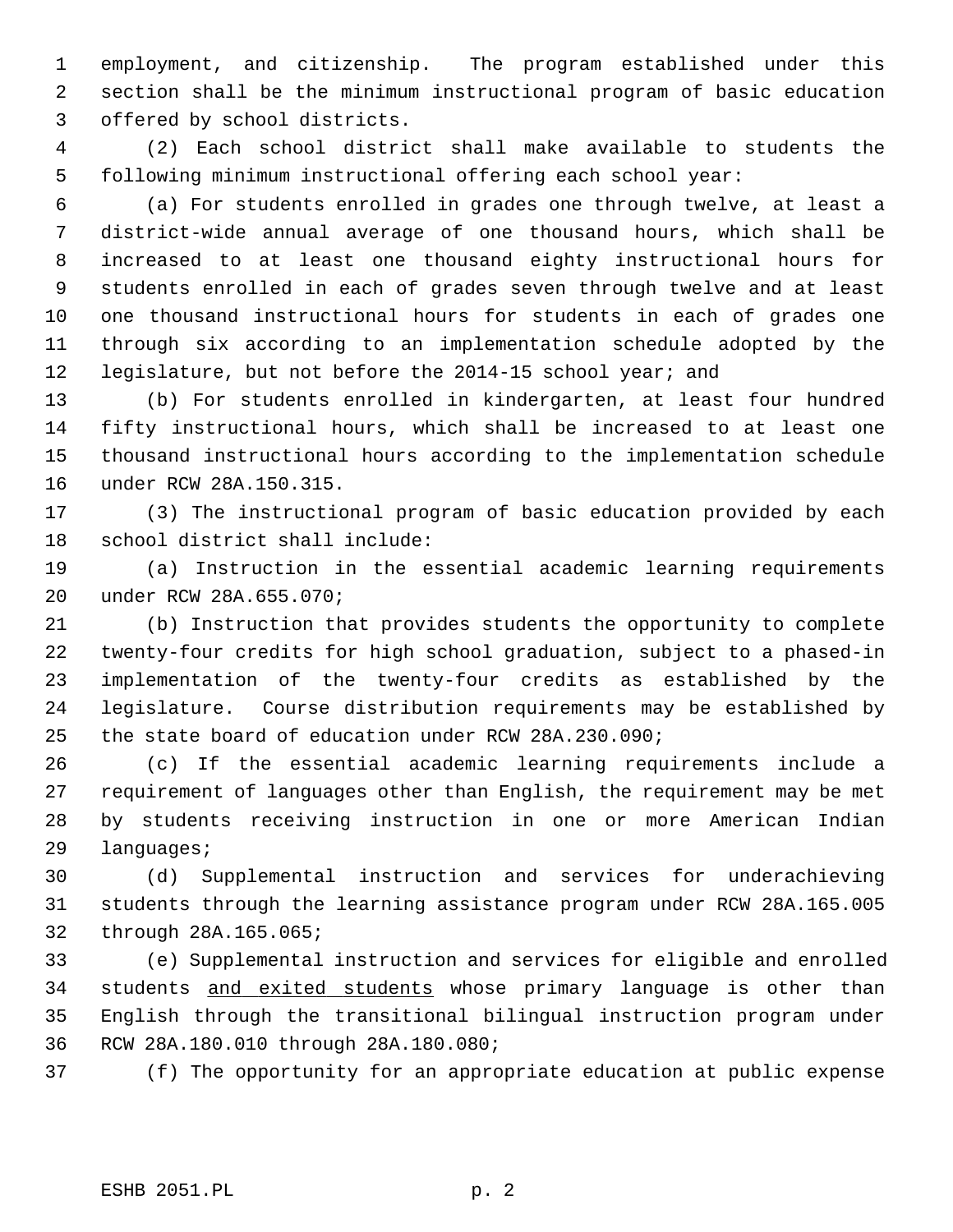1 as defined by RCW 28A.155.020 for all eligible students with 2 disabilities as defined in RCW 28A.155.020; and

 3 (g) Programs for highly capable students under RCW 28A.185.010 4 through 28A.185.030.

 5 (4) Nothing contained in this section shall be construed to require 6 individual students to attend school for any particular number of hours 7 per day or to take any particular courses.

 8 (5) Each school district's kindergarten through twelfth grade basic 9 educational program shall be accessible to all students who are five 10 years of age, as provided by RCW 28A.225.160, and less than twenty-one 11 years of age and shall consist of a minimum of one hundred eighty 12 school days per school year in such grades as are conducted by a school 13 district, and one hundred eighty half-days of instruction, or 14 equivalent, in kindergarten, to be increased to a minimum of one 15 hundred eighty school days per school year according to the 16 implementation schedule under RCW 28A.150.315. However, schools 17 administering the Washington kindergarten inventory of developing 18 skills may use up to three school days at the beginning of the school 19 year to meet with parents and families as required in the parent 20 involvement component of the inventory. In addition, effective May 1, 21 1979, a school district may schedule the last five school days of the 22 one hundred and eighty day school year for noninstructional purposes in 23 the case of students who are graduating from high school, including, 24 but not limited to, the observance of graduation and early release from 25 school upon the request of a student, and all such students may be 26 claimed as a full-time equivalent student to the extent they could 27 otherwise have been so claimed for the purposes of RCW 28A.150.250 and 28 28A.150.260.

29 (6) Nothing in this section precludes a school district from 30 enriching the instructional program of basic education, such as 31 offering additional instruction or providing additional services, 32 programs, or activities that the school district determines to be 33 appropriate for the education of the school district's students.

34 (7) The state board of education shall adopt rules to implement and 35 ensure compliance with the program requirements imposed by this 36 section, RCW 28A.150.250 and 28A.150.260, and such related supplemental 37 program approval requirements as the state board may establish.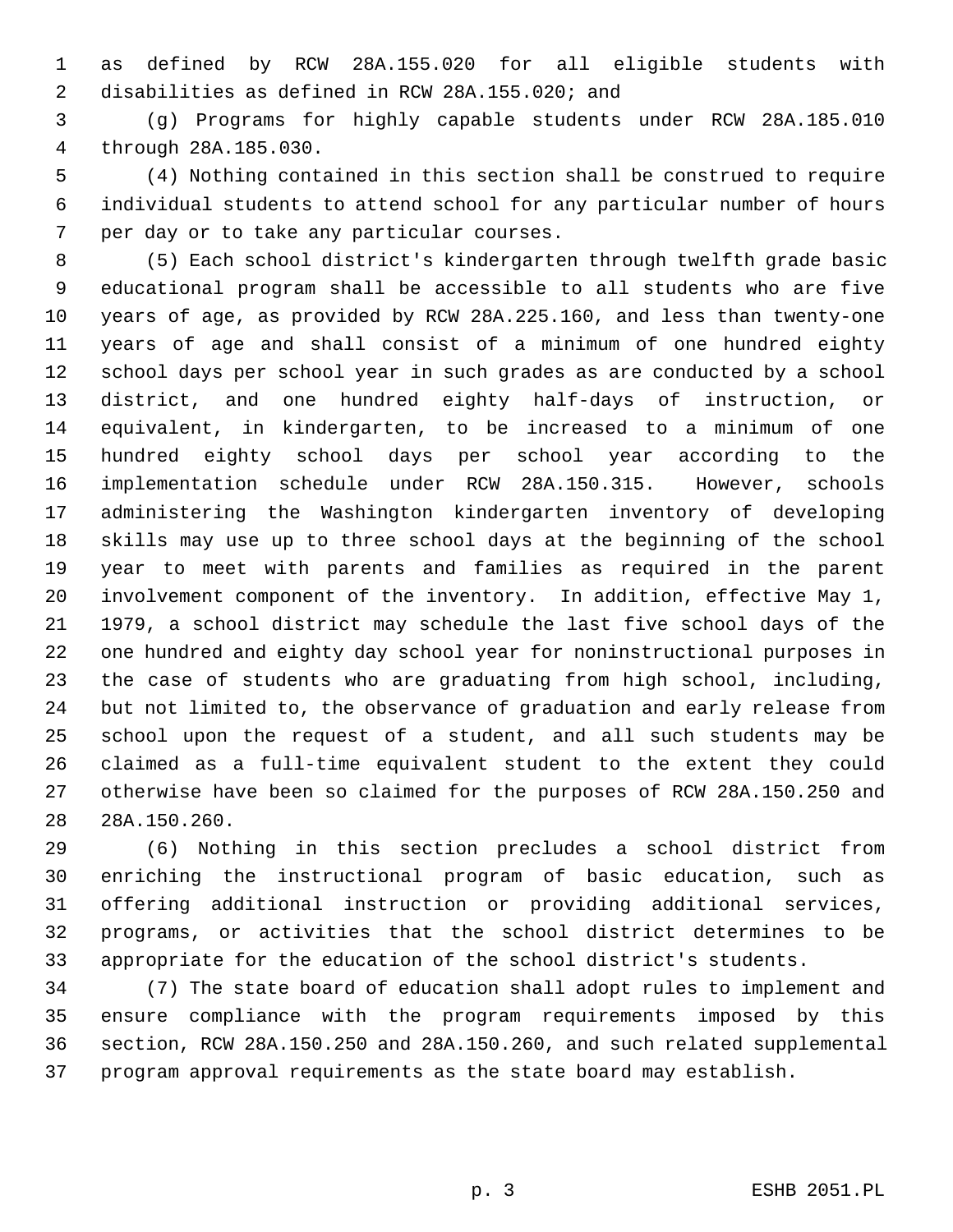- 1 **Sec. 3.** RCW 28A.180.030 and 2001 1st sp.s. c 6 s 3 are each 2 amended to read as follows:
- 3 As used throughout this chapter, unless the context clearly 4 indicates otherwise:
- 

5 (1) "Transitional bilingual instruction" means:

 6 (a) A system of instruction which uses two languages, one of which 7 is English, as a means of instruction to build upon and expand language 8 skills to enable the pupil to achieve competency in English. Concepts 9 and information are introduced in the primary language and reinforced 10 in the second language: PROVIDED, That the program shall include 11 testing in the subject matter in English; or

12 (b) In those cases in which the use of two languages is not 13 practicable as established by the superintendent of public instruction 14 and unless otherwise prohibited by law, an alternative system of 15 instruction which may include English as a second language and is 16 designed to enable the pupil to achieve competency in English.

17 (2) "Primary language" means the language most often used by the 18 student for communication in his/her home.

19 (3) "Eligible pupil" means any enrollee of the school district 20 whose primary language is other than English and whose English language 21 skills are sufficiently deficient or absent to impair learning.

 (4) "Exited pupil" means a student previously enrolled in the transitional bilingual instruction program who is no longer eligible for the program based on his or her performance on an English proficiency assessment approved by the superintendent of public instruction.

27 **Sec. 4.** RCW 28A.180.040 and 2009 c 380 s 5 are each amended to 28 read as follows:

29 (1) Every school district board of directors shall:

30 (a) Make available to each eligible pupil transitional bilingual 31 instruction to achieve competency in English, in accord with rules of 32 the superintendent of public instruction;

33 (b) Wherever feasible, ensure that communications to parents 34 emanating from the schools shall be appropriately bilingual for those 35 parents of pupils in the bilingual instruction program;

36 (c) Determine, by administration of an English test approved by the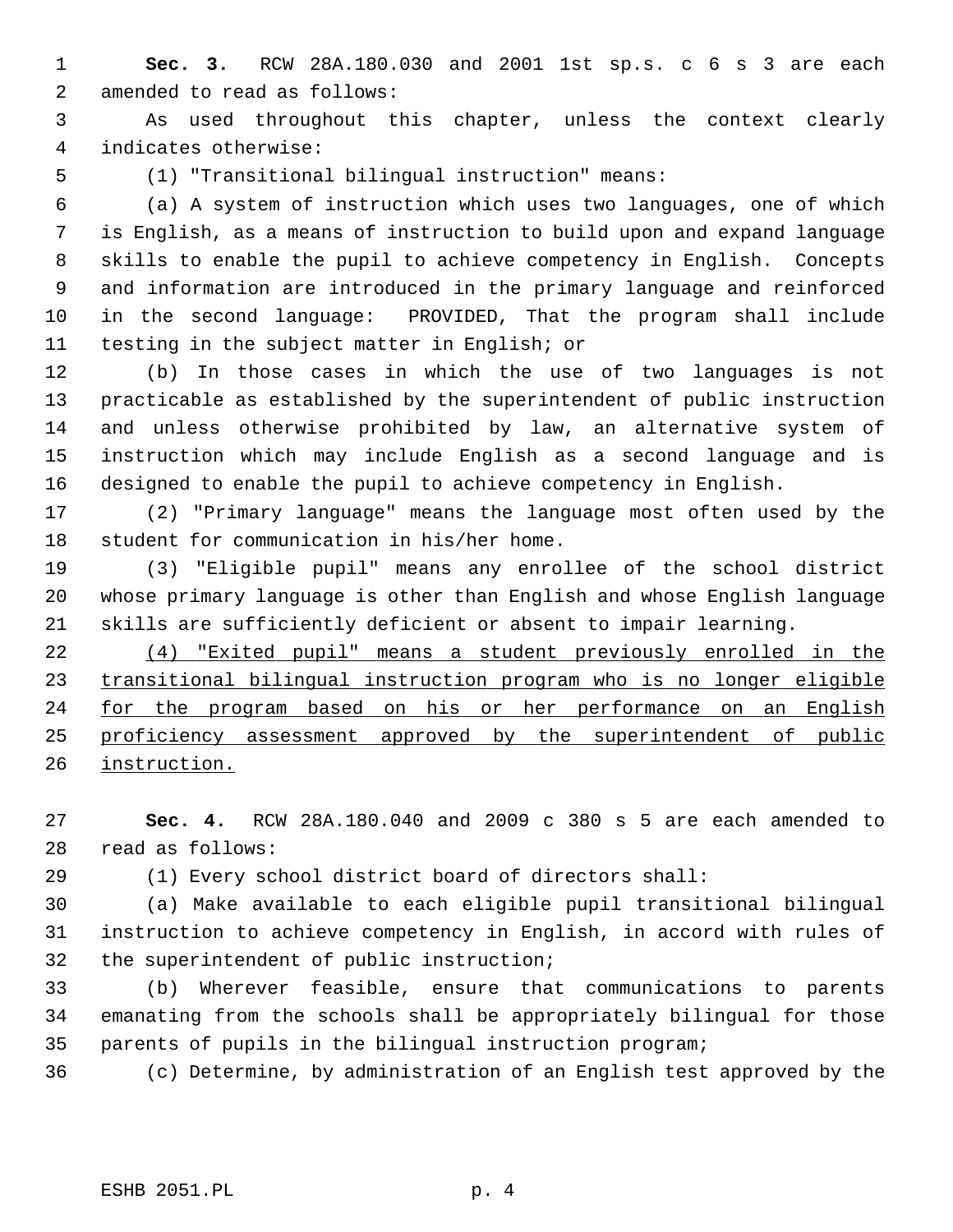1 superintendent of public instruction the number of eligible pupils 2 enrolled in the school district at the beginning of a school year and 3 thereafter during the year as necessary in individual cases;

 4 (d) Ensure that a student who is a child of a military family in 5 transition and who has been assessed as in need of, or enrolled in, a 6 bilingual instruction program, the receiving school shall initially 7 honor placement of the student into a like program.

 8 (i) The receiving school shall determine whether the district's 9 program is a like program when compared to the sending school's 10 program; and

11 (ii) The receiving school may conduct subsequent assessments 12 pursuant to RCW 28A.180.090 to determine appropriate placement and 13 continued enrollment in the program;

14 (e) Before the conclusion of each school year, measure each 15 eligible pupil's improvement in learning the English language by means 16 of a test approved by the superintendent of public instruction;  $((and))$ 

17 (f) Provide in-service training for teachers, counselors, and other 18 staff, who are involved in the district's transitional bilingual 19 program. Such training shall include appropriate instructional 20 strategies for children of culturally different backgrounds, use of 21 curriculum materials, and program models; and

 (g) Make available a program of instructional support for up to two years immediately after pupils exit from the program, for exited pupils who need assistance in reaching grade-level performance in academic subjects even though they have achieved English proficiency for purposes of the transitional bilingual instructional program.

27 (2) The definitions in Article II of RCW 28A.705.010 apply to 28 subsection (1)(d) of this section.

29 **Sec. 5.** RCW 43.135.045 and 2012 2nd sp.s. c 5 s 1 and 2012 1st 30 sp.s. c 10 s 5 are each reenacted and amended to read as follows:

31 The education construction fund is hereby created in the state 32 treasury.

33 (1) Funds may be appropriated from the education construction fund 34 exclusively for common school construction or higher education 35 construction. ((During the 2007-2009 fiscal biennium, funds may also 36 be used for higher education facilities preservation and maintenance.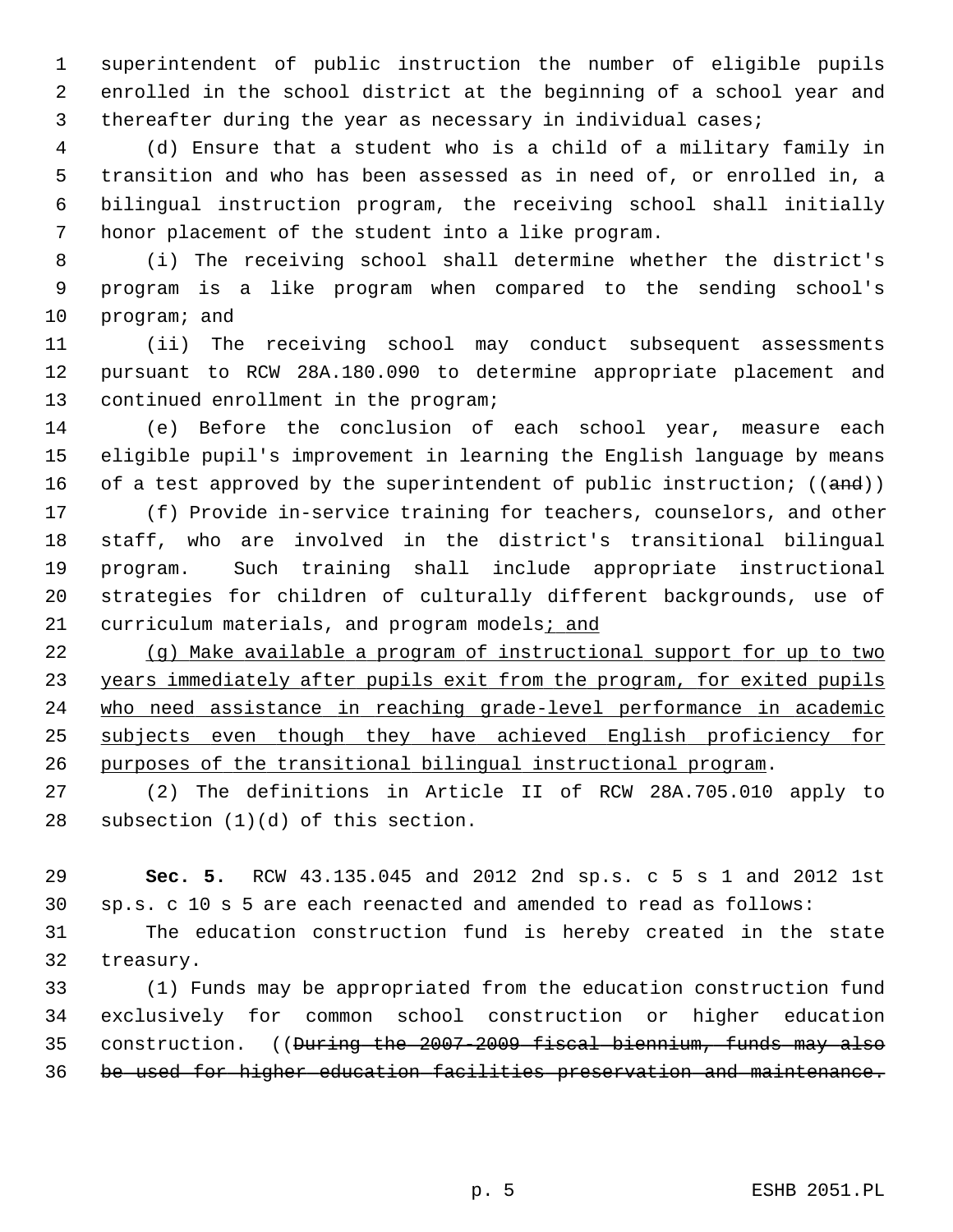1 During the 2009-2011 and 2011-2013 fiscal biennia, the legislature may 2 transfer from the education construction fund to the state general fund 3 such amounts as reflect the excess fund balance of the fund.))

 4 (2) Funds may be appropriated for any other purpose only if 5 approved by a two-thirds vote of each house of the legislature and if 6 approved by a vote of the people at the next general election. An 7 appropriation approved by the people under this subsection must result 8 in an adjustment to the state expenditure limit only for the fiscal 9 period for which the appropriation is made and does not affect any 10 subsequent fiscal period.

11 (((3) After July 1, 2010, the state treasurer must transfer one 12 hundred two million dollars from the general fund to the education 13 construction fund by June 30th of each year. However, the transfers 14 may not take place in the fiscal biennium ending June 30, 2015.)

15 **Sec. 6.** RCW 82.45.060 and 2011 1st sp.s. c 50 s 975 and 2011 1st 16 sp.s. c 48 s 7035 are each reenacted and amended to read as follows: 17 There is imposed an excise tax upon each sale of real property at 18 the rate of one and twenty-eight one-hundredths percent of the selling 19 price. Beginning July 1, 2013, and ending June 30, 2019, an amount 20 equal to two percent of the proceeds of this tax must be deposited in 21 the public works assistance account created in RCW 43.155.050, and an 22 amount equal to four and one-tenth percent must be deposited in the 23 education legacy trust account created in RCW 83.100.230. Thereafter, 24 an amount equal to six and one-tenth percent of the proceeds of this 25 tax to the state treasurer must be deposited in the public works 26 assistance account created in RCW  $43.155.050$  ( $\div$  PROVIDED, That during 27 the fiscal year 2011, six and one-tenth percent of the proceeds of this 28 tax must be deposited in the general fund for general purpose 29 expenditures)). Except as otherwise provided in this section, an 30 amount equal to one and six-tenths percent of the proceeds of this tax 31 to the state treasurer must be deposited in the city-county assistance 32 account created in RCW 43.08.290. ((During the 2011-2013 fiscal 33 biennium, 1.546 percent of the proceeds of this tax to the state 34 treasurer must be deposited in the city-county assistance account.))

35 **Sec. 7.** RCW 82.16.020 and 2011 1st sp.s. c 48 s 7033 are each 36 amended to read as follows: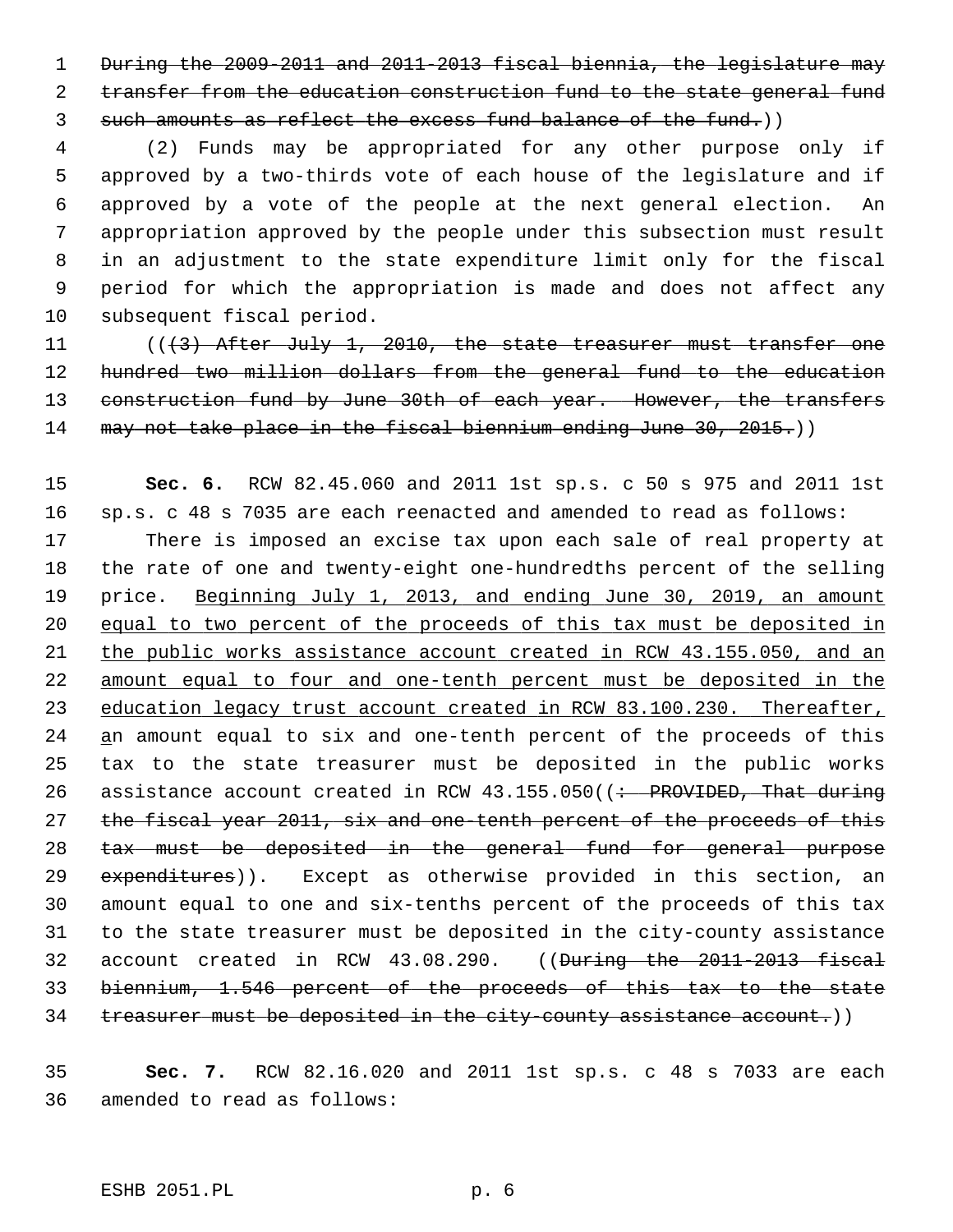1 (1) There is levied and there shall be collected from every person 2 a tax for the act or privilege of engaging within this state in any one 3 or more of the businesses herein mentioned. The tax shall be equal to 4 the gross income of the business, multiplied by the rate set out after 5 the business, as follows:

 6 (a) Express, sewerage collection, and telegraph businesses: Three 7 and six-tenths percent;

 8 (b) Light and power business: Three and sixty-two one-hundredths 9 percent;

10 (c) Gas distribution business: Three and six-tenths percent;

11 (d) Urban transportation business: Six-tenths of one percent;

12 (e) Vessels under sixty-five feet in length, except tugboats, 13 operating upon the waters within the state: Six-tenths of one percent;

14 (f) Motor transportation, railroad, railroad car, and tugboat 15 businesses, and all public service businesses other than ones mentioned 16 above: One and eight-tenths of one percent;

17 (g) Water distribution business: Four and seven-tenths percent.

18 (2) An additional tax is imposed equal to the rate specified in RCW 19 82.02.030 multiplied by the tax payable under subsection (1) of this 20 section.

21 (3) Twenty percent of the moneys collected under subsection (1) of 22 this section on water distribution businesses and sixty percent of the 23 moneys collected under subsection (1) of this section on sewerage 24 collection businesses shall be deposited in the education legacy trust 25 account created in RCW 83.100.230 from July 1, 2013, through June 30, 26 2019, and thereafter in the public works assistance account created in 27 RCW  $43.155.050$  ( $\div$  PROVIDED, That during the fiscal year 2011, twenty 28 percent of the moneys collected under subsection (1) of this section on 29 water distribution businesses and sixty percent of the moneys collected 30 under subsection (1) of this section on sewerage collection businesses 31 must be deposited in the general fund for general purpose 32 expenditures)).

33 **Sec. 8.** RCW 82.18.040 and 2012 2nd sp.s. c 5 s 2 are each amended 34 to read as follows:

35 (1) Taxes collected under this chapter must be held in trust until 36 paid to the state. Except as otherwise provided in this subsection 37 (1), taxes received by the state must be deposited in the public works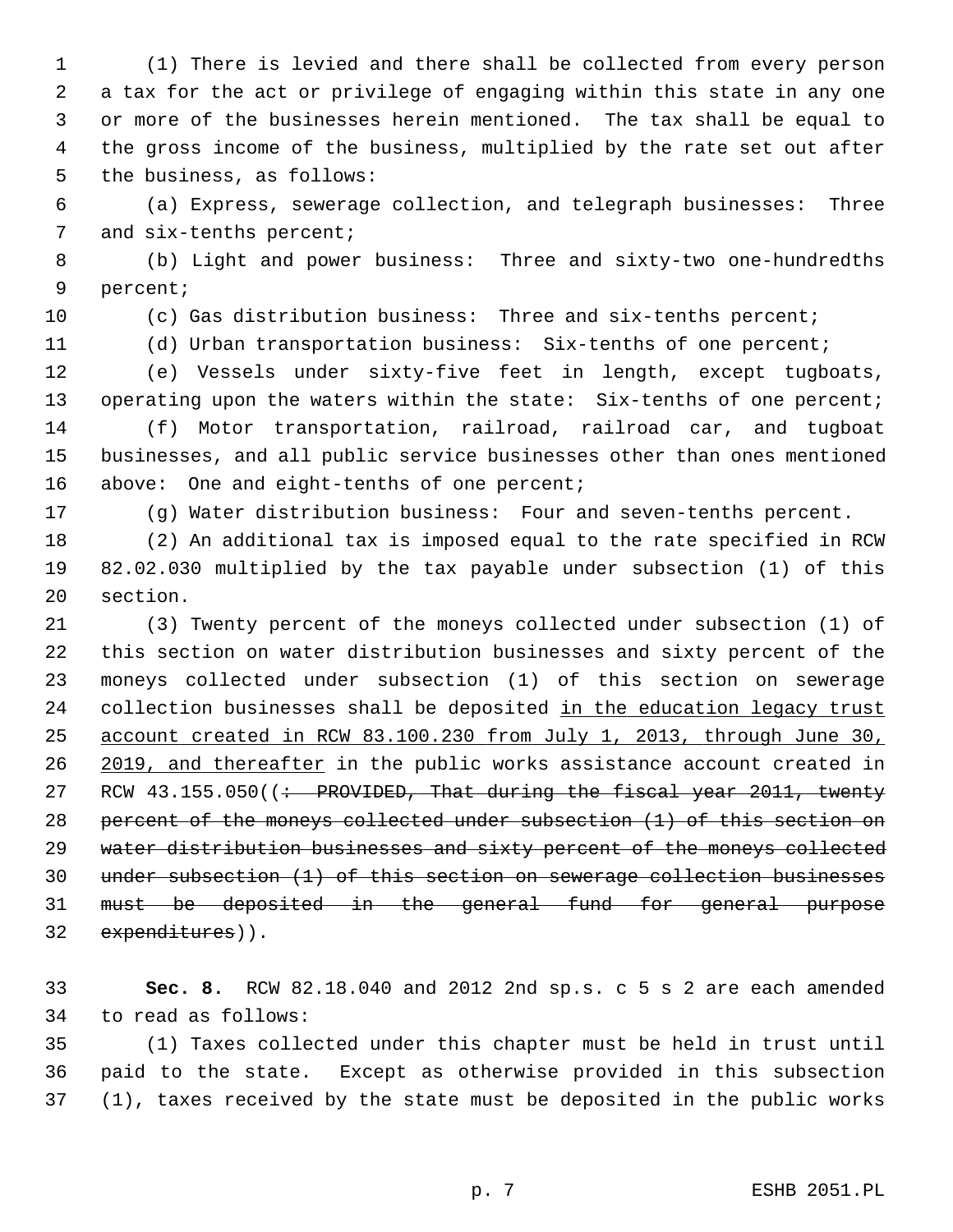1 assistance account created in RCW 43.155.050. For the period beginning 2 July 1, 2011, and ending June 30, 2015, taxes received by the state 3 under this chapter must be deposited in the general fund for general 4 purpose expenditures. For fiscal years 2016, 2017, and 2018, one-half 5 of the taxes received by the state under this chapter must be deposited 6 in the general fund for general purpose expenditures and the remainder 7 deposited in the ((public works assistance account)) education legacy 8 trust account created in RCW 83.100.230. For fiscal year 2019, taxes 9 received by the state under this chapter must be deposited in the 10 education legacy trust account created in RCW 83.100.230. Any person 11 collecting the tax who appropriates or converts the tax collected is 12 guilty of a gross misdemeanor if the money required to be collected is 13 not available for payment on the date payment is due. If a taxpayer 14 fails to pay the tax imposed by this chapter to the person charged with 15 collection of the tax and the person charged with collection fails to 16 pay the tax to the department, the department may, in its discretion, 17 proceed directly against the taxpayer for collection of the tax.

18 (2) The tax is due from the taxpayer within twenty-five days from 19 the date the taxpayer is billed by the person collecting the tax.

20 (3) The tax is due from the person collecting the tax at the end of 21 the tax period in which the tax is received from the taxpayer. If the 22 taxpayer remits only a portion of the total amount billed for taxes, 23 consideration, and related charges, the amount remitted must be applied 24 first to payment of the solid waste collection tax and this tax has 25 priority over all other claims to the amount remitted.

26 NEW SECTION. **Sec. 9.** (1) Sections 2 through 4 of this act are 27 necessary for the immediate preservation of the public peace, health, 28 or safety, or support of the state government and its existing public 29 institutions, and take effect September 1, 2013.

30 (2) Section 7 of this act is necessary for the immediate 31 preservation of the public peace, health, or safety, or support of the 32 state government and its existing public institutions, and takes effect 33 June 30, 2013.

34 (3) Sections 5, 6, and 8 of this act are necessary for the 35 immediate preservation of the public peace, health, or safety, or